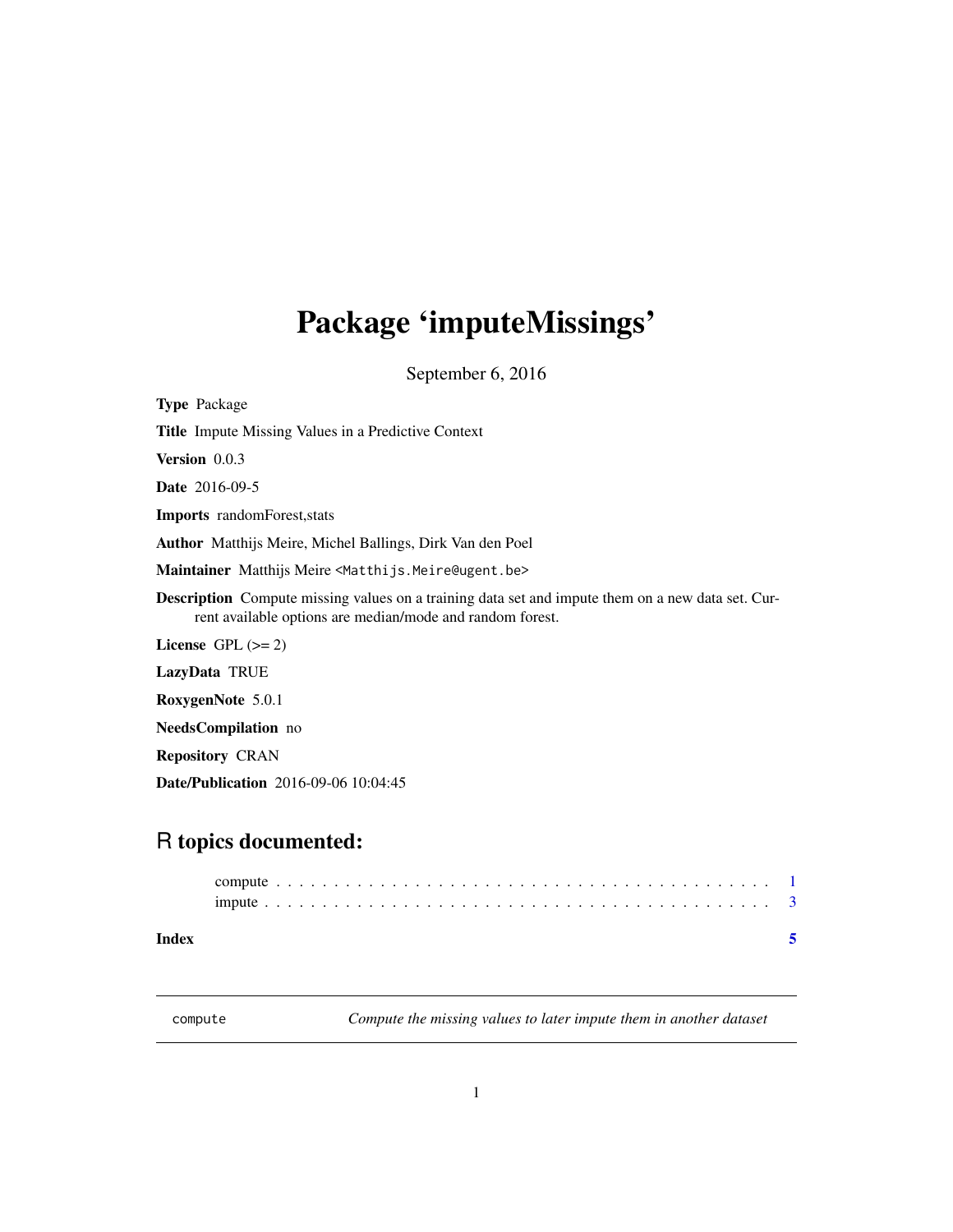#### <span id="page-1-0"></span>**Description**

When the median/mode method is used: character vectors and factors are imputed with the mode. Numeric and integer vectors are imputed with the median. When the random forest method is used predictors are first imputed with the median/mode and each variable is then predicted and imputed with that value. For predictive contexts there is a compute and an impute function. The former is used on a training set to learn the values (or random forest models) to impute (used to predict). The latter is used on both the training and new data to impute the values (or deploy the models) learned by the compute function.

#### Usage

```
compute(data, method = "median/mode", ...)
```
#### **Arguments**

| data     | A data frame with dummies or numeric variables. When method=="median/mode"                               |
|----------|----------------------------------------------------------------------------------------------------------|
|          | columns can be of type "character". When method="randomForest" columns<br>cannot be of type "character". |
| method   | Either "median/mode" or "randomForest"                                                                   |
| $\cdots$ | additional arguments for randomForest                                                                    |

#### Value

Values or models used for imputation

#### Author(s)

Matthijs Meire, Michel Ballings, Dirk Van den Poel, Maintainer: <Matthijs.Meire@UGent.be>

#### See Also

#### [impute](#page-2-1)

#### Examples

#Compute the values on a training dataset and impute them on new data. #This is very convenient in predictive contexts. For example:

```
#define training data
(train < - data frame(v_inter) = axisline(c(3, 3, 2, 5, 1, 2, 4, 6)),v_num=as.numeric(c(4.1,NA,12.2,11,3.4,1.6,3.3,5.5)),
                 v_fact=as.factor(c('one','two',NA,'two','two','one','two','two')),
                 stringsAsFactors = FALSE))
```

```
#Compute values on train data
#randomForest method
values <- compute(train, method="randomForest")
#median/mode method
values2 <- compute(train)
```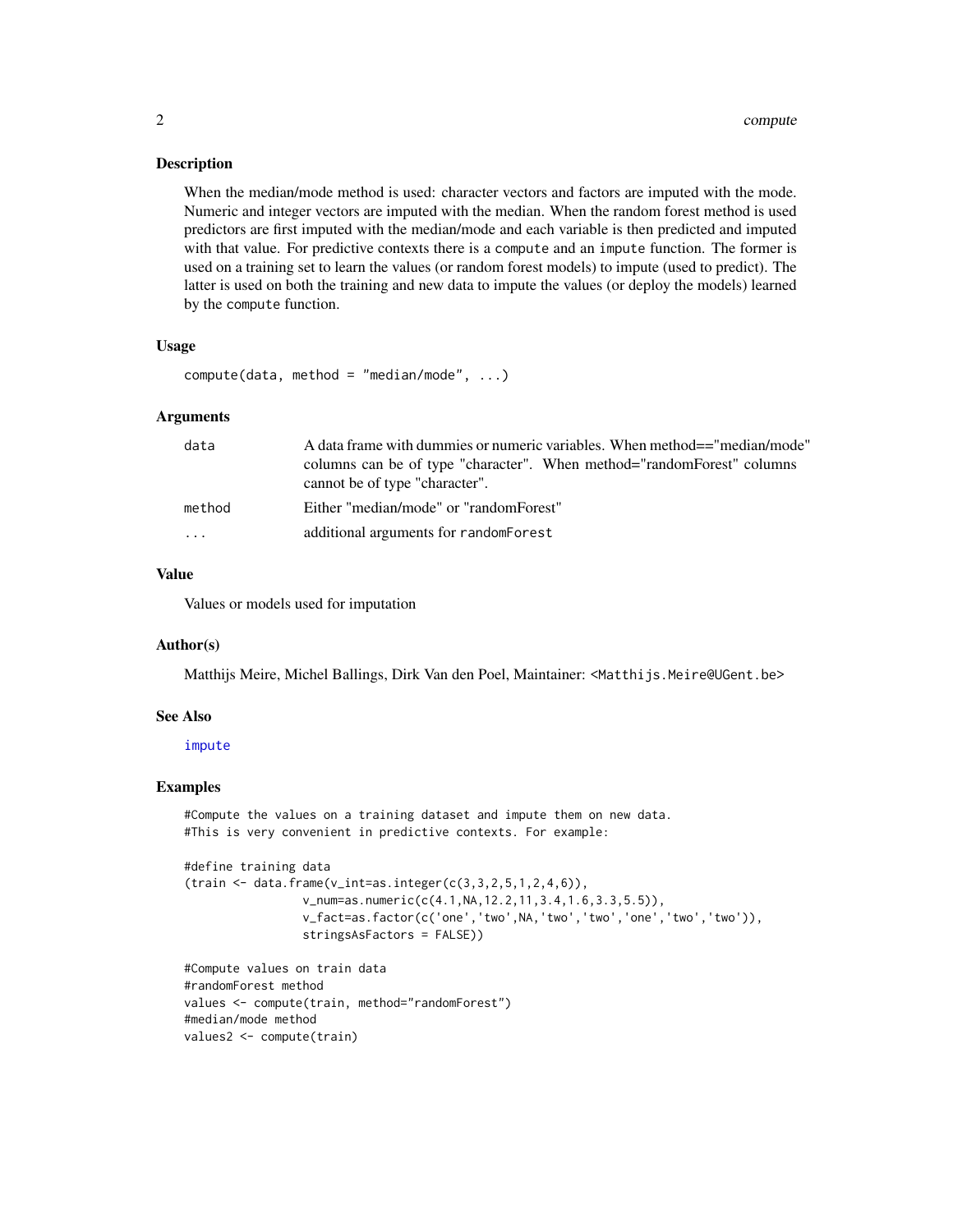#### <span id="page-2-0"></span>impute 3

```
#define new data
(newdata < - data frame(v_interest=base(c(1,1,2,N))),v_num=as.numeric(c(1.1,NA,2.2,NA)),
                 v_fact=as.factor(c('one','one','one',NA)),
                 stringsAsFactors = FALSE))
#locate the NA's
is.na(newdata)
#how many missings per variable?
colSums(is.na(newdata))
#Impute on newdata
impute(newdata,object=values) #using randomForest values
impute(newdata,object=values2) #using median/mode values
#One can also impute directly in newdata without the compute step
impute(newdata)
#Flag parameter
impute(newdata,flag=TRUE)
```
<span id="page-2-1"></span>impute *Impute missing values with the median/mode or* randomForest

#### Description

When the median/mode method is used: character vectors and factors are imputed with the mode. Numeric and integer vectors are imputed with the median. When the random forest method is used predictors are first imputed with the median/mode and each variable is then predicted and imputed with that value. For predictive contexts there is a compute and an impute function. The former is used on a training set to learn the values (or random forest models) to impute (used to predict). The latter is used on both the training and new data to impute the values (or deploy the models) learned by the compute function.

#### Usage

```
impute(data, object = NULL, method = "median/mode", flag = FALSE)
```
#### **Arguments**

| data   | A data frame with dummies or numeric variables. When method=="median/mode"<br>columns can be of type "character". When method="randomForest" columns<br>cannot be of type "character". |
|--------|----------------------------------------------------------------------------------------------------------------------------------------------------------------------------------------|
| object | If NULL impute will call compute on the current dataset. Otherwise it will<br>accept the output of a call to compute                                                                   |
| method | Either "median/mode" or "randomForest". Only works if object = NULL                                                                                                                    |
| flag   | Add dummy variables to indicate which rows have been imputed for each vari-<br>able                                                                                                    |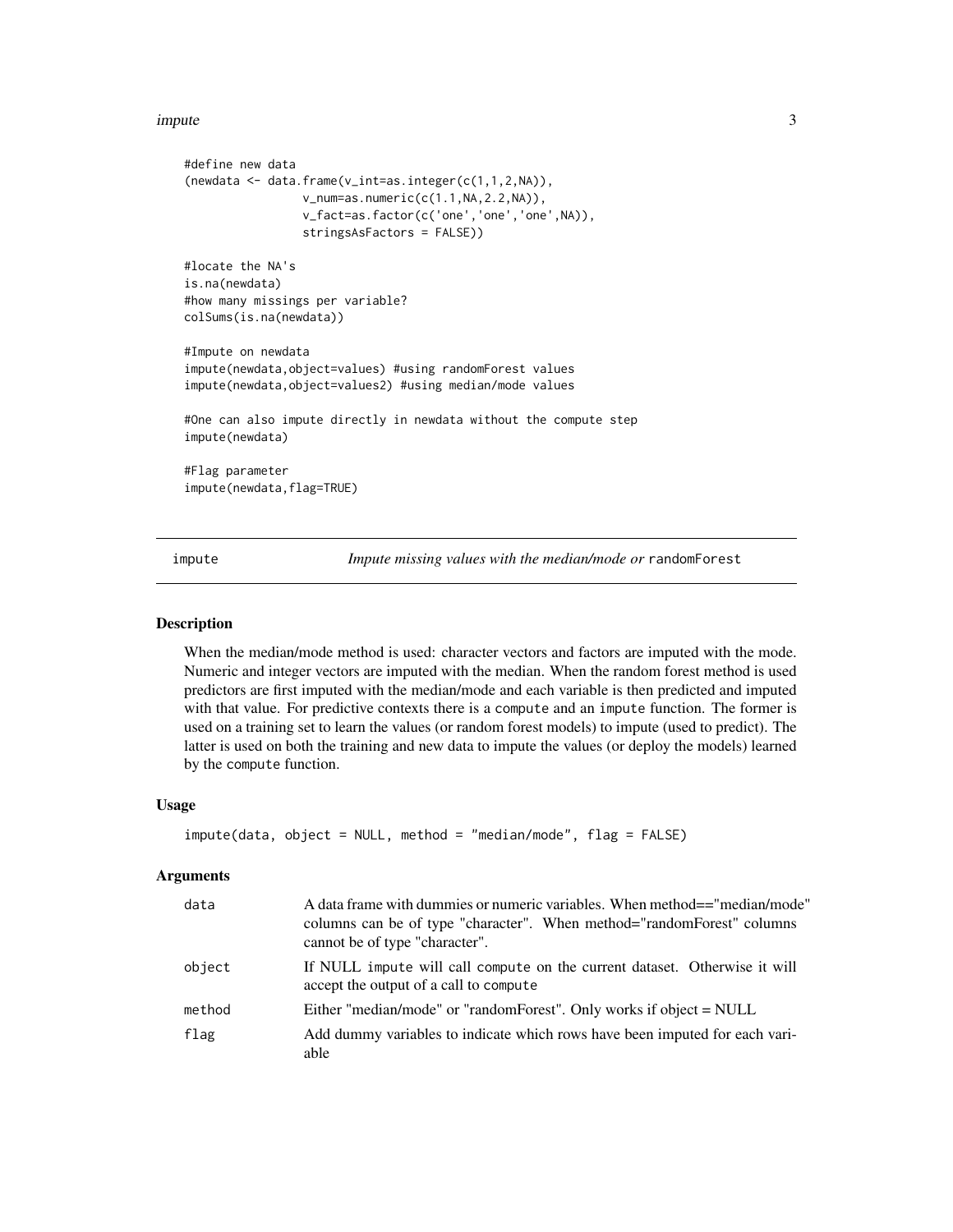#### <span id="page-3-0"></span>Value

An imputed data frame.

#### Author(s)

Matthijs Meire, Michel Ballings, Dirk Van den Poel, Maintainer: <Matthijs.Meire@UGent.be>

#### See Also

[compute](#page-0-1)

#### Examples

```
#Compute the values on a training dataset and impute them on new data.
#This is very convenient in predictive contexts. For example:
#define training data
(train < - data frame(v_inter) = -axis, integer(c(3, 3, 2, 5, 1, 2, 4, 6)),v_num=as.numeric(c(4.1,NA,12.2,11,3.4,1.6,3.3,5.5)),
                 v_fact=as.factor(c('one','two',NA,'two','two','one','two','two')),
                 stringsAsFactors = FALSE))
#Compute values on train data
#randomForest method
values <- compute(train, method="randomForest")
#median/mode method
values2 <- compute(train)
#define new data
(newdata <- data.frame(v_int=as.integer(c(1,1,2,NA)),
                 v_num=as.numeric(c(1.1,NA,2.2,NA)),
                 v_fact=as.factor(c('one','one','one',NA)),
                 stringsAsFactors = FALSE))
#locate the NA's
is.na(newdata)
#how many missings per variable?
colSums(is.na(newdata))
#Impute on newdata
impute(newdata,object=values) #using randomForest values
impute(newdata,object=values2) #using median/mode values
#One can also impute directly in newdata without the compute step
impute(newdata)
#Flag parameter
impute(newdata,flag=TRUE)
```